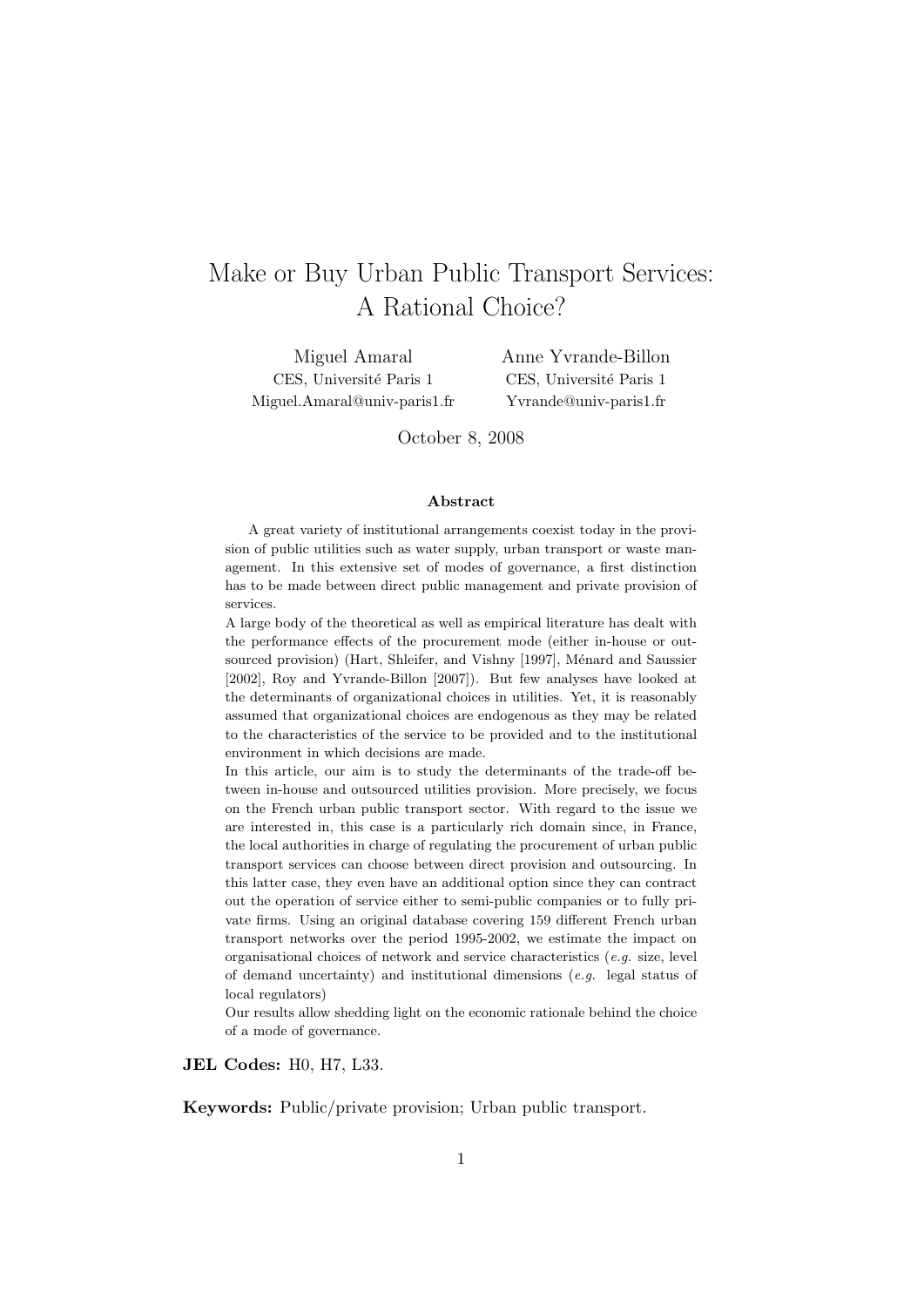## 1 Introduction

Since the seminal article by Coase [1937], a large body of the literature in industrial organization has tried to analyze the rationale behind the organizational choices made by firms. The so-called make or buy decision has been the subject of many theoretical developments and empirical works, especially in transaction cost economics and incomplete contract theory (Garrouste and Saussier [2005], Gibbons [2005]). The basic arguments are that the main drivers of vertical integration are the need to secure relationship-specific investments in a context of environmental uncertainty (Williamson [1985]) and the existence of verifiability problems (Grossman and Hart [1986], Hart and Moore [1988]). These propositions have originally been made to explain the behaviour of private firms operating in competitive markets. But, they can also be applied to the public sector, and more particularly to utilities. The make or buy decision then becomes a trade-off between in-house public provision (via a public bureau for instance) and delegation to a private operator (via a franchise agreement or a PPP contract). The two most common ways that governments can use to provide services are indeed in-house provision using salaried city employees and performance requirements contracts with private sector firms.

With the waves of regulatory reforms and privatization experienced in utilities industries since the 1980's, a huge number of theoretical developments have been made in an incomplete contracting perspective to explain the make-or-buy decision in the context of utilities (Grout [1997], Hart, Shleifer, and Vishny [1997], Besley and Ghatak [2001], Bennett and Iossa [2002], Hart [2003], Levin and Tadelis [2007]). In this account, the choice between public and private provision of services is dictated by efficiency considerations and depends on the level of contracting difficulties arising when it is hard to foresee and contract about the uncertain future. But although the question of when public or private provision of public services is optimal has been extensively dealt theoretically, few empirical tests have been done so that the ratio empirical tests/models is very low. A first objective of the paper is to fill this gap by proposing a test of the determinants of organizational choices of local governments in the French urban public transport sector.

A second objective is to introduce institutional determinants as well as political economy considerations in the analysis. Indeed, the logic underlying the propositions derived from the theoretical literature mentioned above focuses on economic determinants. It is assumed that agents have a strong incentive to choose the most efficient mode of governance. Although this assumption is quite reasonable when we study actors operating in highly competitive markets, it can be seriously challenged, however, in an analysis of the decisions made by local governments for utilities that are largely protected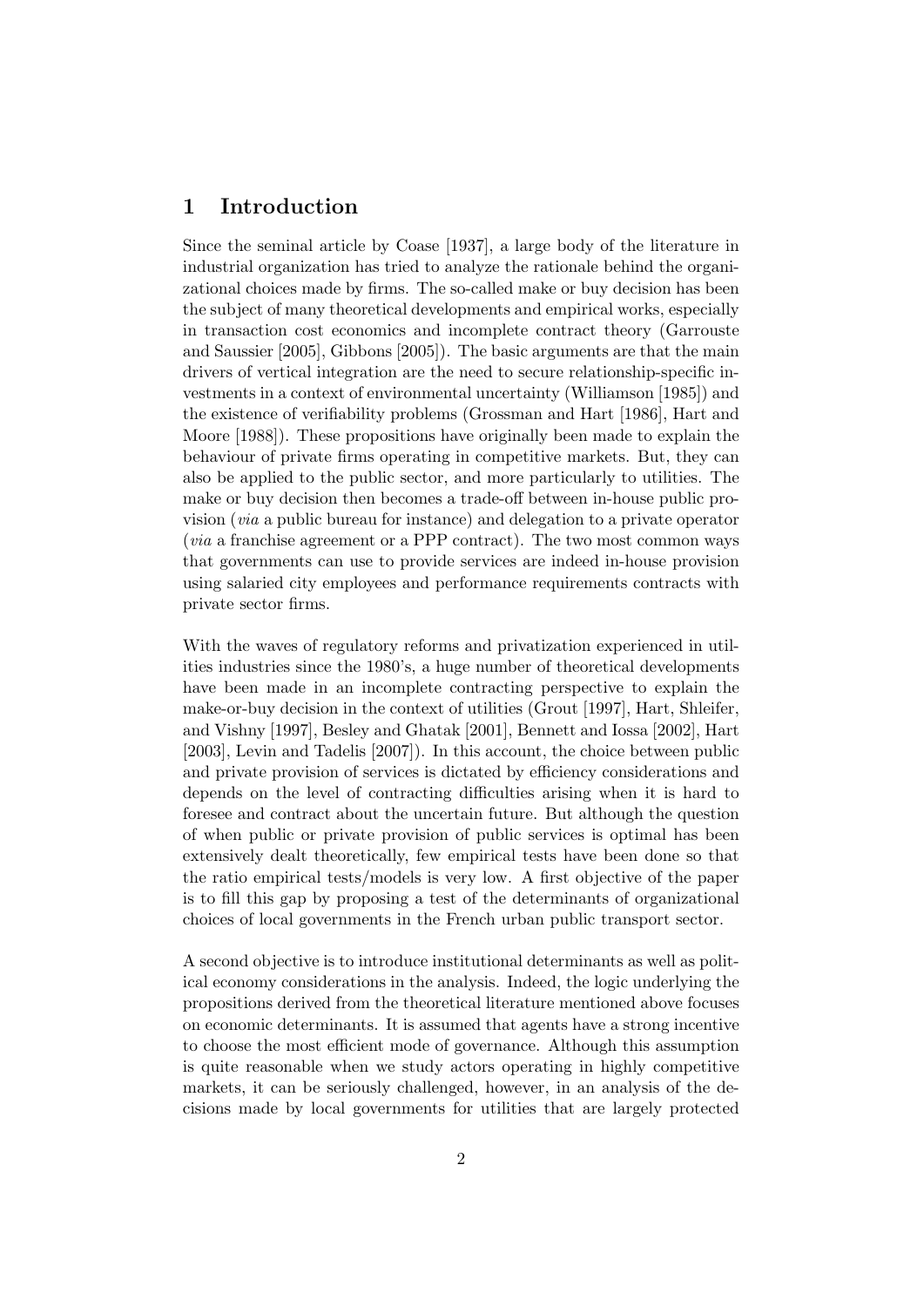from competition. In these circumstances, it is likely that important factors other than economic efficiency,  $e.g.,$  support of key political constituencies, will play an important role. For example, local governments may choose a form that will allow them to influence local employment, a much easier task with a public bureau than with a private operator whose autonomy of decision is protected by a long term contract. Political orientation may also be a factor. A second objective of our paper is then to take into account such non-economic aspects, that we call institutional factors.

To tackle these issues, we focus on the French urban public transport sector at the local (city) level. This case is a particularly rich domain since, in France, the local governments in charge of regulating the procurement of urban public transport services can choose between direct provision and outsourcing. In this latter case, they even have an additional option since they can contract out the operation of service either to semi-public companies or to fully private firms. Furthermore, our study deals with organizational choices made at the level of city government, which is a useful level at which to study such decisions for several reasons. First, we are able to observe many cities making decisions about service provision in parallel. In this sense cities are a useful laboratory for making statistical comparisons. Second, cities differ in a variety of interesting aspects -by size, location, form of government and political orientation. At last, urban transport service provision at the city level is important from both economic and public policy standpoint as local government spending in the recent years equaled about 2 billion euros per year (GART [2007]).

These characteristics of the French local urban public transport sector thus allow us to answer the questions that are at the core of our study: what are the determinants of the organizational choices made by local governments to provide public services? Are their decisions mainly driven by economic efficiency considerations or by institutional and political constraints?

To address these issues, we use an original database covering 159 different French urban transport networks over the period 1995-2002 and we estimate, via a probit model, the impact of network and service characteristics (population density, level of demand uncertainty) and institutional dimensions (legal status of local regulators, political orientation) on organizational choices. The results of our estimates indicate that local governments tend to choose in house provision when the service is complex and contracting difficulties are expected. In that sense, local governments' decisions regarding the organization of public services provision are driven by efficiency considerations. But at the same time our results also indicate that political and institutional determinants play a major role in their decisions. Indeed we show that the political orientation of local governments as well as the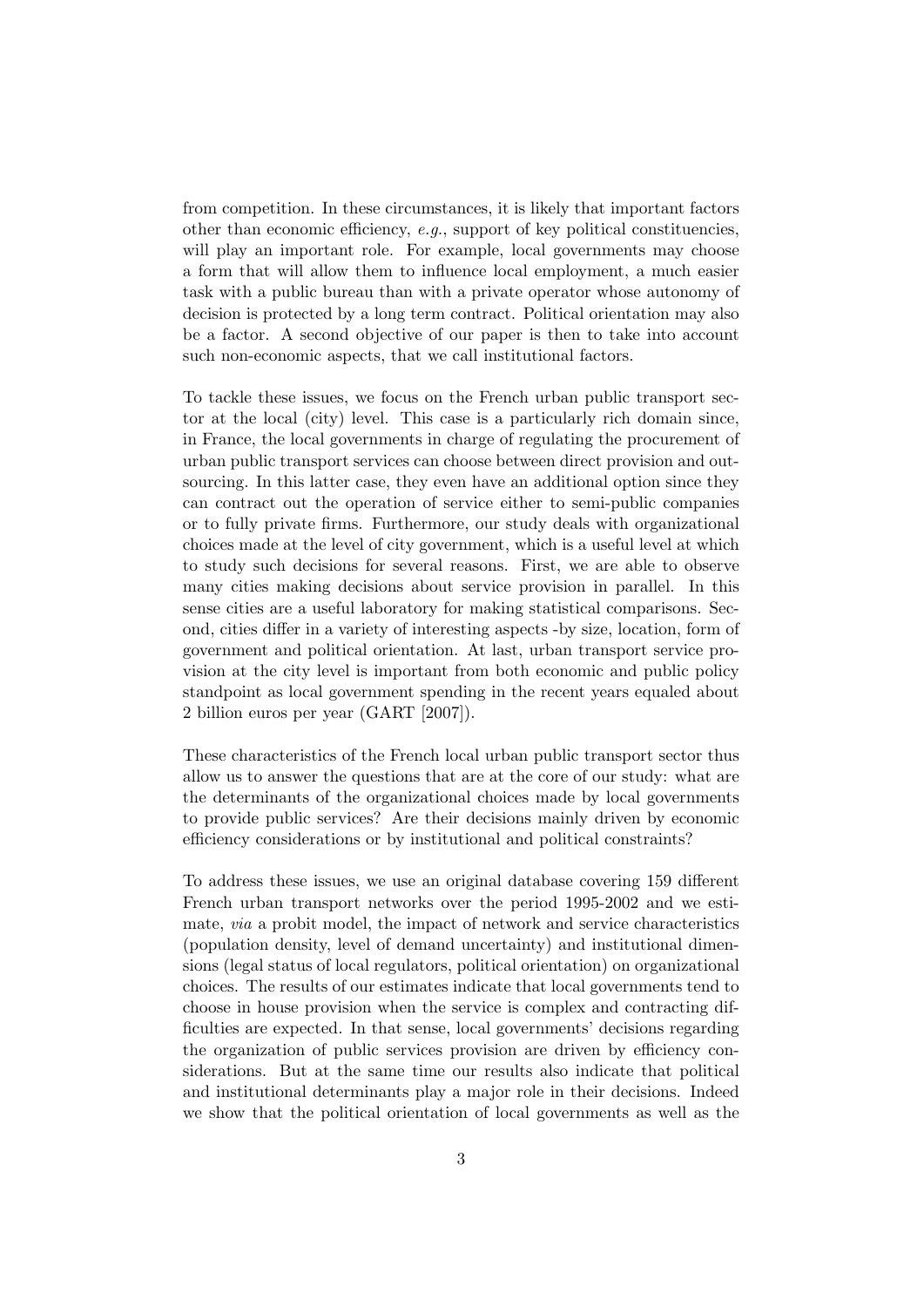choices made by surrounding cities are significant determinants of organizational decisions.

The paper is organized as follows. Section 2 gives an overview of the French local urban public transport sector. Section 3 presents our theoretical background and the testable propositions we can derive. In section 4 we describe our data and variables. Section 5 provides the results of our estimations and section 6 offers concluding remarks.

### 2 Urban transport service provision: an overview

Since the 1982 law on the organization of transport within France, responsibility for urban public transportation in France is, as in most European countries, decentralized to the local governments (a city or a group of cities). This means that each local government has the responsibility to manage its own urban public transport system, by setting the characteristics of services to be procured (route structure, quality, fares, and ownership regime) and selecting a mode of organization for the provision of such services. As regard organizational choices, there are two methods to provide urban public transport services. Either the local authorities operate the service directly *via* a public bureau (" $régie$ ") or it delegates the responsibility for providing the service to a transport operator within the framework of a contractual agreement. In the latter case, the operator can be a private or a semi-public company<sup>1</sup> ("Societé d'Economie Mixte" (SEM)).

It is to be noted that regulatory rules prevent the coexistence of several operators in the same urban network. In each urban area, public transport activities are therefore supplied by a single operator. Figure 1 below provides a snapshot of how urban public transport services are provided: of the 159 cities in our sample<sup>2</sup> , 11% provide the service using only city employees, 19% use contracts with semi-public firms and 70% deliver the provision of the service to private firms via contracts. France is one among the rare European countries where private companies play such a role in the urban public transport sector<sup>3</sup>

As in most European countries, the sector has been structurally generating losses and, thus, is subsidized. One of the main reasons for the budget

<sup>&</sup>lt;sup>1</sup>In this case, the majority of the capital stock is under public control.

 $2$ Our data set covers 159 urban public transport networks out of a total of 241 existing in France

<sup>&</sup>lt;sup>3</sup>The majority of the transport operators are members of the three largest groups dominating the market. In 2006, these three groups, namely Keolis, Transdev and Veolia Transport, controlled about 66% of all urban public transport systems (Source : GART [2007]).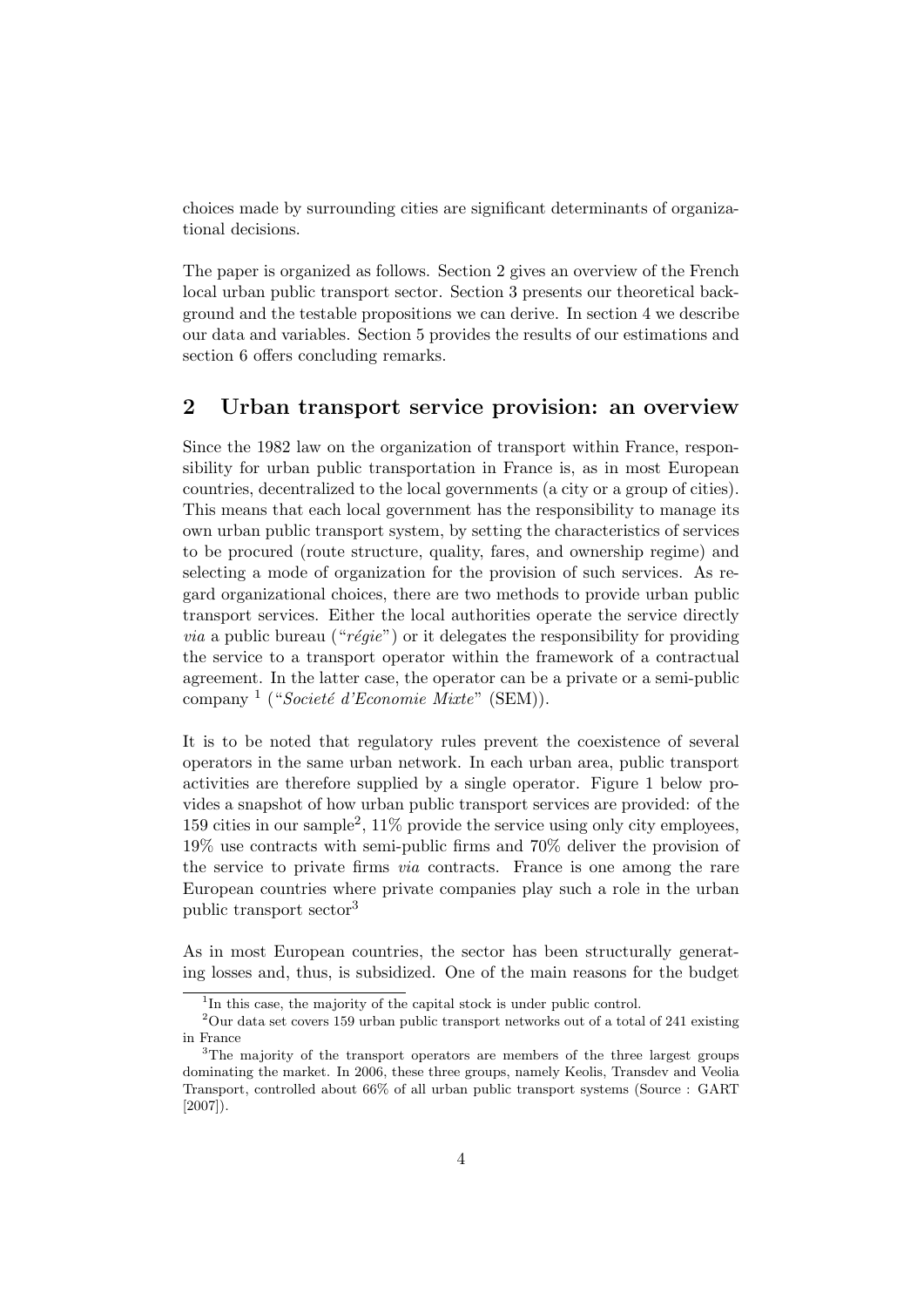

Figure 1: Modes of organization in 2002

being unbalanced relies on the fact that transport companies, either public or private, face various universal service obligations. Since 1969<sup>4</sup> , European Commission has indeed authorized member States to impose public service obligations, i.e. "obligations which the transport undertaking in question, if it were considering its own commercial interests, would not assume or would not assume to the same extent or under the same conditions" (art.2, par.1). These obligations encompass the tariff obligation, i.e. "obligation imposed upon transport undertakings to apply, in particular for certain categories of passenger, for certain categories of goods, or on certain routes, rates fixed or approved by any public authority which are contrary to the commercial interests of the undertaking and which result from the imposition of, or refusal to modify, special tariff provisions" (art.2, par.5). As a consequence, for 2006, revenues from fares were estimated to cover only 32% of the operating costs in average, which corresponds to an operating deficit of more than 2 billions. The main additional sources of financing can come from the budget of the local authorities (2,026m in 2006), from selective state subsidies (93m in 2006) or from a special tax ("le versement transport")  $(2,422m)$  in  $2006)^5$ .

 ${}^{4}$ Regulation (EEC) No 1191/69 of the Council of June, 26 1969 on action by Member States concerning the obligations inherent in the concept of a public service in transport by rail, road and inland waterway (OJ L 156, 28.6.1969, p. 1), as last amended by Regulation (EEC) No 1893/91 (OJ L 169, 29.6.1991, p. 1).

 ${}^{5}$ Source : GART [2007]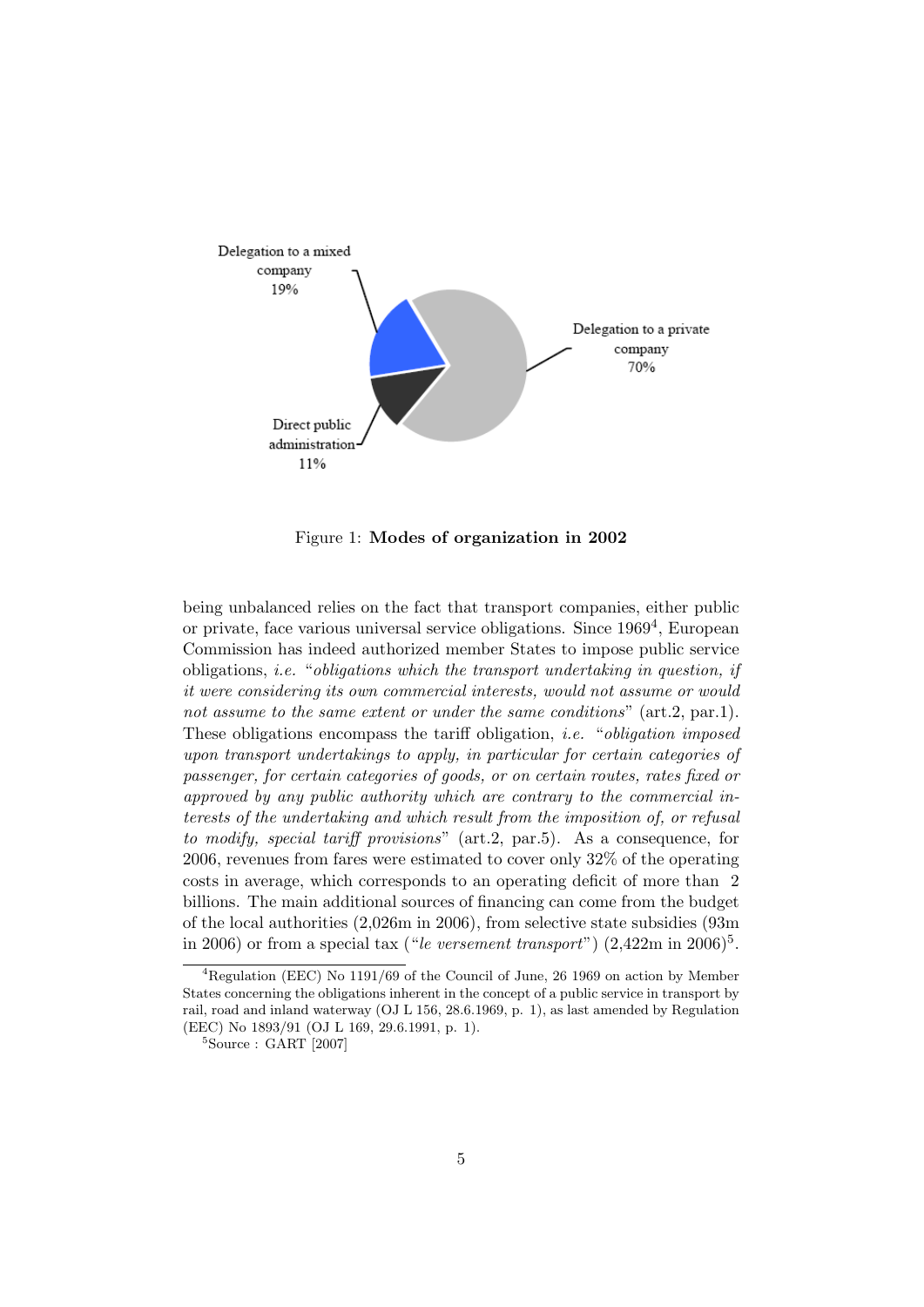## 3 Contracting for services: theory

With the waves of regulatory reforms and privatization experienced in utilities industries since the 1980's, a huge number of theoretical developments have been made in an incomplete contracting perspective to explain the make-or-buy decision in the context of utilities (Grout [1997], Hart, Shleifer, and Vishny [1997], Besley and Ghatak [2001], Bennett and Iossa [2002], Hart [2003], Levin and Tadelis [2007]). In this perspective, the trade-off between public and private provision of public services depends on the costs of contracting with an external provider.

Ignoring external contracting costs, that is the costs of writing, monitoring and adjusting delegation contracts, production will be organized and carried out more efficiently in a privatized firm than in a public firm for at least two main reasons. Firstly, because the objectives of a private firm are clearer and less diffuse and secondly because better incentives can be given to the managers and workers (Schmidt [1996], Hart, Shleifer, and Vishny [1997]). Moreover, as in the case of the French urban transport sector, private participation is often associated with ex ante competition since delegation contracts are awarded through a tendering process, while direct public administration is not subject to such competitive pressures. Competition issues therefore reinforce the expectation that public service provision tends to be less efficient than private service provision. Such prediction is confirmed in the case of the French urban public transport sector by several empirical studies (Gagnepain and Ivaldi [2002], Roy and Yvrande-Billon  $[2007]$ ).

However, accounting for contracting costs implies that outsourcing imposes additional costs that are not incurred if in-house provision is chosen. The optimal provision mode will then weigh the added contractual costs of using delegation contracts against the added benefits of the increased productive efficiency. Hence the following central proposition :

Proposition 1: Public authorities are less likely to outsource the provision of public services when external contracting difficulties increase, that is when it is harder to specify, enforce and adjust delegation contracts.

Several empirical works have confronted this proposition to facts and the evidence they provide confirm that a key determinant in the make-or-buy decision of cities is contracting difficulties. For instance, Ménard and Saussier [2002] in a study of the water sector in France come to the conclusion that local governments tend to provide water services in house when relationshipspecific investments are at stake, that is when contracting with an external provider would incur risks of opportunism. In the same vein, Levin and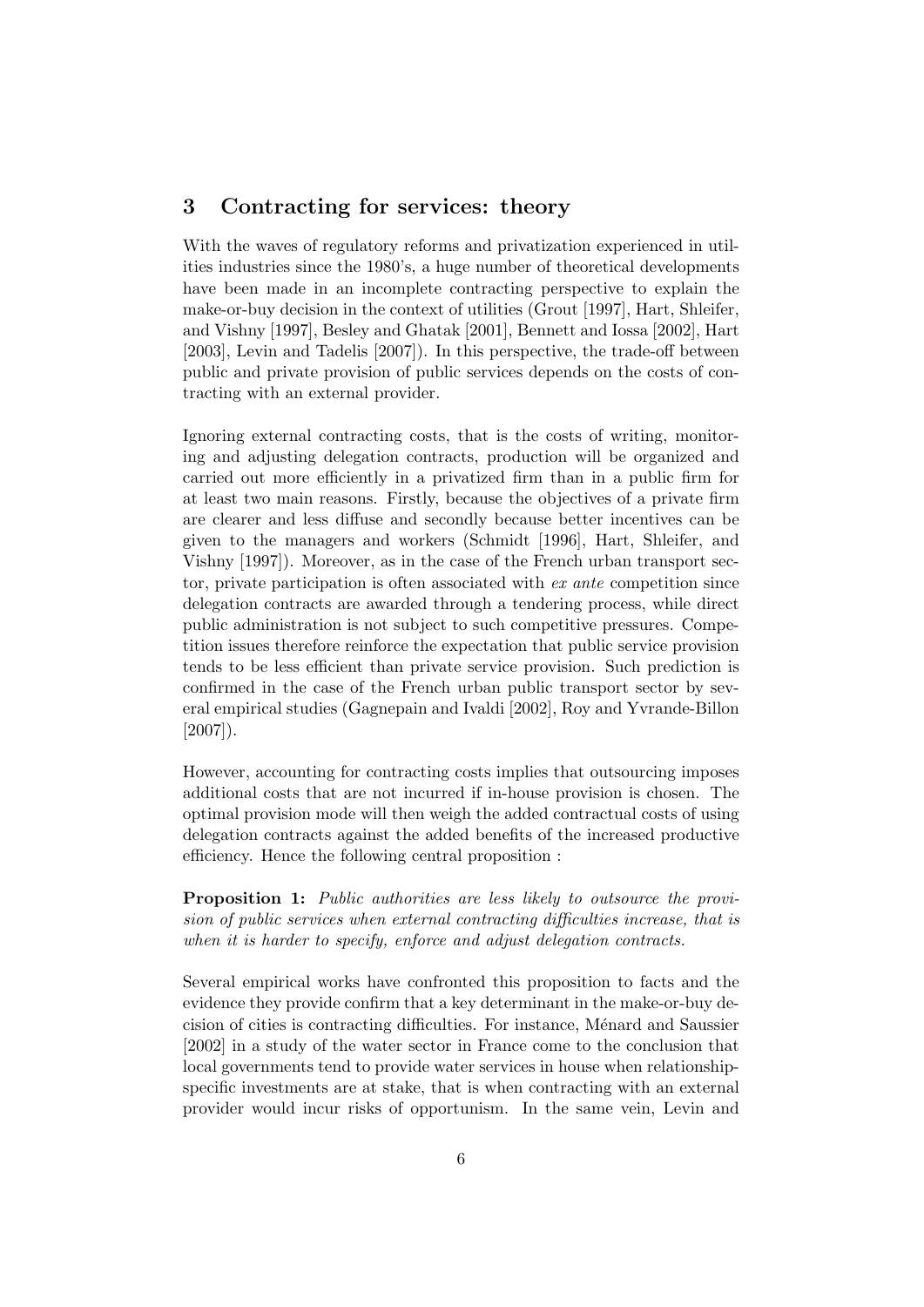Tadelis [2007] relying on a dataset of service provision choices by U.S. cities in a range of domains (e.g. public works, transportation, safety, health and human service, etc.) show that services for which it is harder to write and administer delegation contracts are less likely to be outsourced.

Whether theoretical or empirical, what this series of works highlights is the economic rationale behind the choices made by public authorities. In this account, outsourcing to private firms is dictated by efficiency considerations. It is however likely that considerations other than economic efficiency,  $e.g.,$ support of key political constituencies, play an important role. For example, local governments may choose a form that will allow them to influence local employment, a much easier task with a public bureau than with a private operator whose autonomy of decision is protected by a contract. Political leanings may also be a determinant, as well as the form of governance of local governments which may influence the autonomy of decision at the local level (Lopez de Silanes, Shleifer, and Vishny [1997]). Thus, this view, advanced by Boycko, Shleifer, and Vishny [1996] among others, emphasizes the role played by political and institutional constraints in the service provision choices made by public authorities. This translates into a general proposition that we will refine when we will come to our specific case:

Proposition 2: Institutional and political concerns play a role in the service provision decisions made by local authorities.

A set of political economy predictions can be derived from this broad proposition which have lead to several empirical tests. One can mention Chong, Huet, and Saussier [2006] and Plunket, Huet, and Saussier [2008] who show that the choices made by local authorities are influenced by the decisions taken by the cities surrounding them. Another interesting result is obtained by Levin and Tadelis [2007] who find that cities run by an appointed manager rather than an elected mayor are more likely to contract for service provision.

## 4 Urban public transport service provision by French cities: our data

The database we use to test our propositions assembles the results of two annuals surveys conducted by the Centre d'Etude et de Recherche du Transport Urbain (CERTU) and the Groupement des Autorités Responsables de Transport Urbain  $(GART)^6$ . This dataset covers 165 urban public transport networks (out of 241) between 1995 and 2002. Eliminating observations

 ${}^{6}$ CERTU is a ministerial agency. GART is a nonprofit organization that gathers most of french local authorities in charge of an urban public transport system.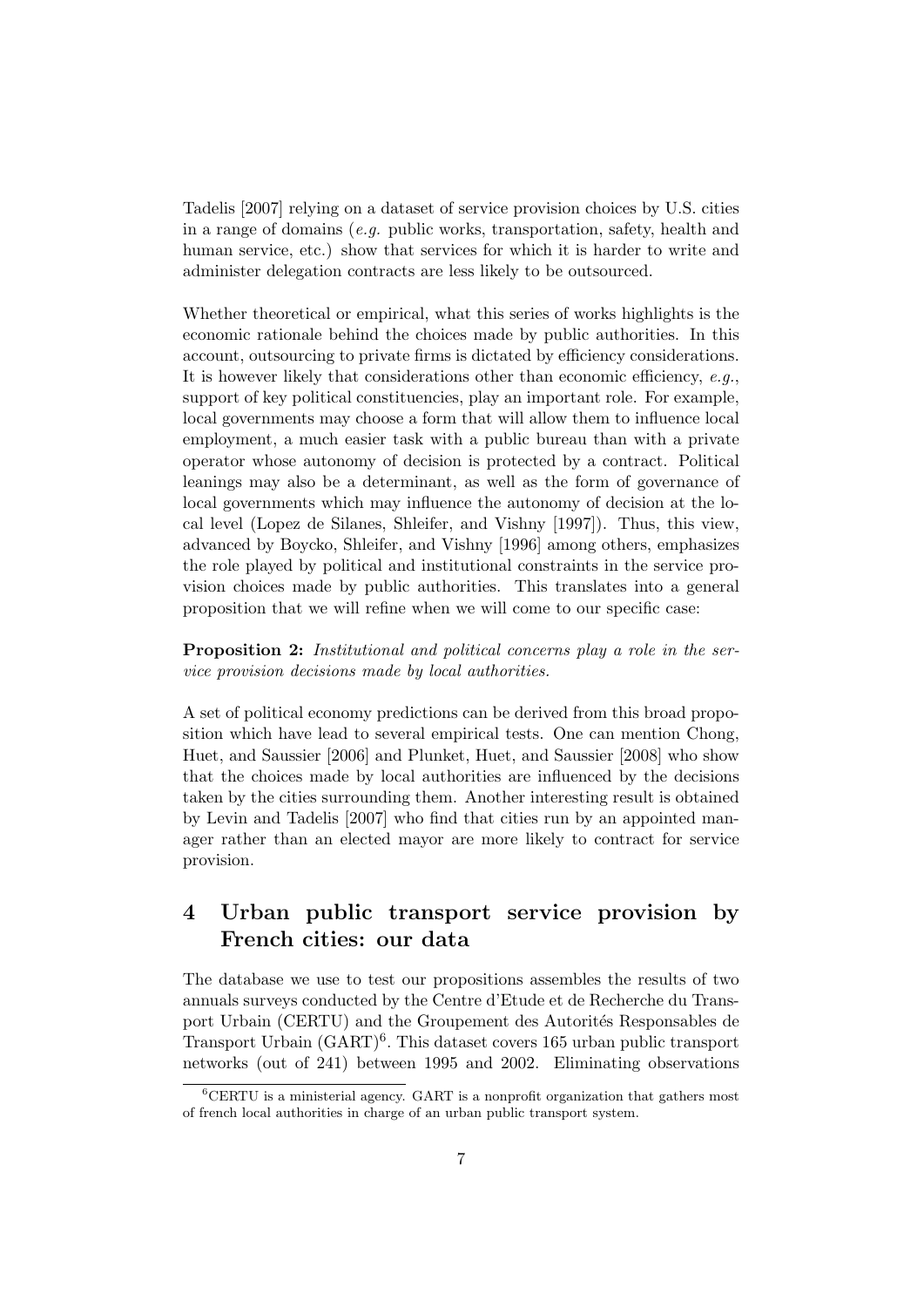with missing data further reduces the sample to 159 networks. The unit of observation is a local authority (a city or a group of cities) in 2002.

Our dependent variable is the organizational mode chosen by the local government *i* (*DELEG<sub>i</sub>*). This variable takes the value 1 if in 2002 the local government provided the service in house; it takes the value 2 if in 2002 the urban public transport service was provided by a semi-public company; at last, it takes the value 3 if in 2002 the provision of the service was outsourced to a private firm.

To test whether our predictions are corroborated in the French urban public transport sector, we need to relate our predictions to the data. As our propositions stress the importance of contracting difficulties on the one hand and institutional and political constraints on the other hand, we need to identify variables that impact on these aspects. The set of variables we introduce in the right-hand side are the following.

#### Complexity and physical characteristics of the network

Our first a set of variables accounts for the complexity of the service performed by the operator. These variables proxy not only for the complexity of the service, but also for the level of (human) specific investments needed to operate the service, an important variable from an incomplete contract perspective. Our intuition is that city size may influence the ease with which local governments can contract with external providers. The idea is that the bigger the city the more difficult it will be for a government to write a contract specifying the performance of the service provider, to monitor it and to adapt it to changing circumstances. Hence we expect city size to have a negative impact on the probability of outsourcing. The variables we use to test this proposition are  $POPSIZE1_i$ ,  $POPSIZE2_i$ ,  $POPSIZE3_i$ . These are dummy variables that take the value 1 respectively when the number of inhabitants in the transport perimeter of the local authority is less than 50,000, comprised between 50,000 and 100,000, and more than 100,000. These categories correspond to the traditional ones used in the sector. Official statistics indeed distinguish the various networks according to these thresholds. Figure 2 reports the share of each category for the three organizational modes.

We also proxy the level of contracting difficulties by the variable  $NBCITIES_i$ which measures the number of cities covered by the local government *i*. Our intuition is that the more cities served by public transport in the area monitored by the local government i, the more complex the organisation of the competitive tendering process if delegation is the selected mode of organization. We also conjecture that the more cities in the area the more difficult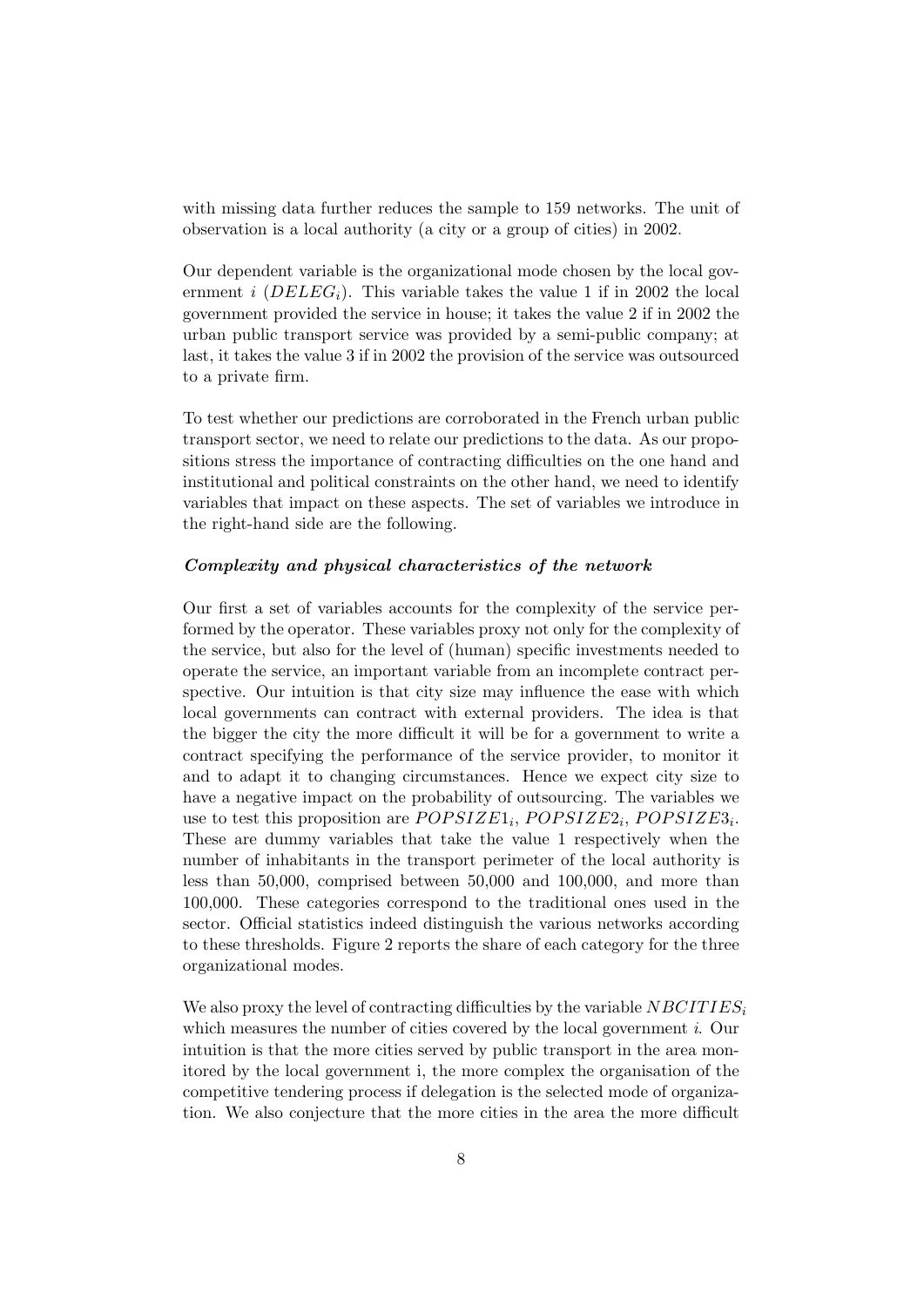

Figure 2: Modes of organization and size of the networks in 2002

the specification of the contract with an external provider. Hence our proposition is that  $NBCITIES_i$  might have a negative impact on the degree of delegation.

The variety of public transport modes provided in the area is also considered as a proxy for the complexity of the service to be delivered. To take into account this aspect, we introduce the dummy variable  $HEAVYMODE_i$ , which takes the value 1 if the network includes a mass transit system (tramway and/or subway). We expect this variable to have a negative impact on the degree of delegation because we assume that networks with mass transit system are more complex to operate.

At last, we control for the size of the urban transport network with the variable  $SIZE_i$  which measures the length of the network in kilometres.

#### Uncertainty

The level of contracting difficulties incurred when outsourcing is the chosen organizational mode is also likely to be correlated with the degree of uncertainty characterizing the provision of service because uncertainty impacts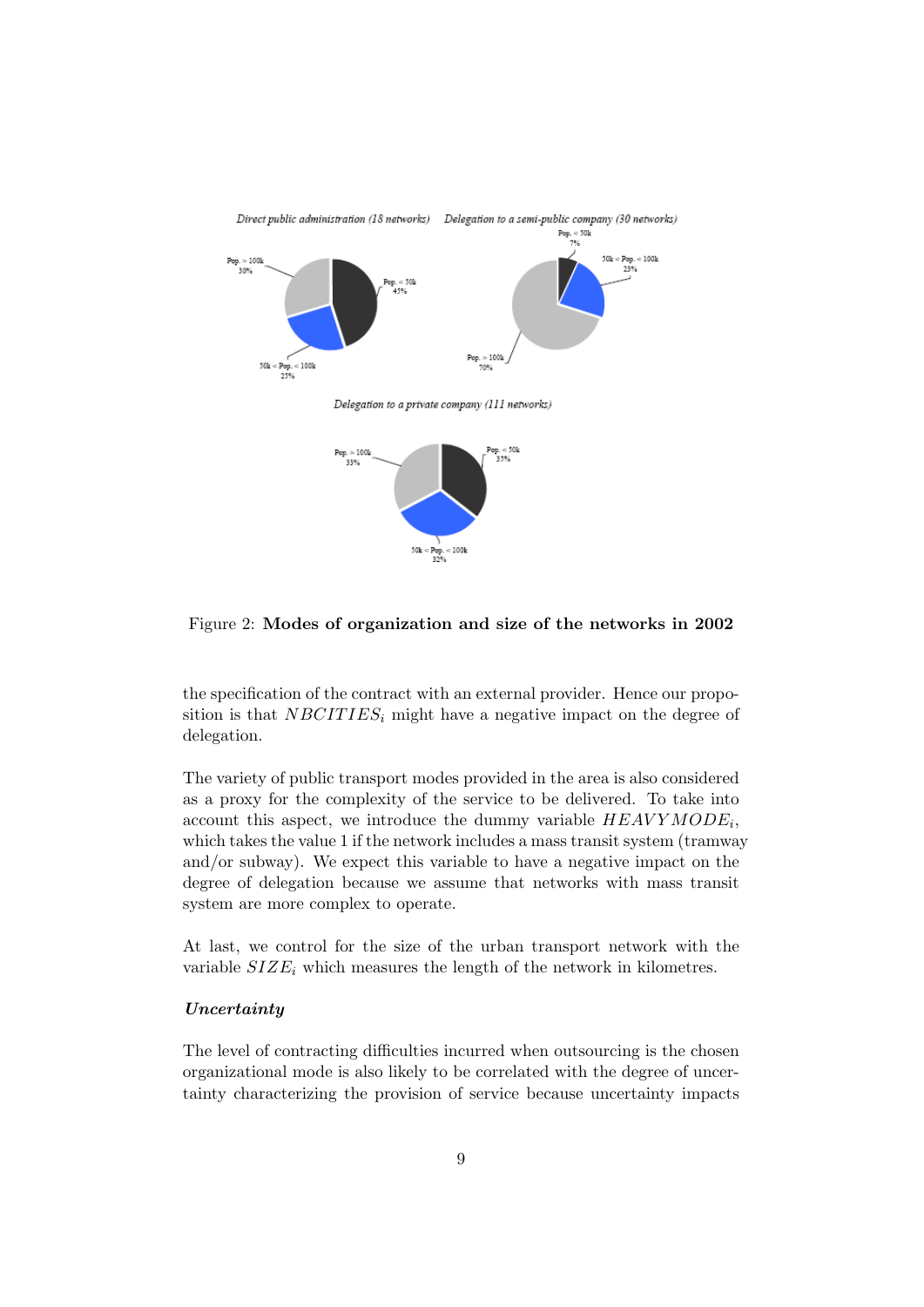on contracting difficulties. For instance, the more uncertain the demand for transport, the higher the probability of contract renegotiation, hence the more costly the outsourcing solution. Consequently, the more volatile the demand, the more likely the probability to provide the service in house.

To assess the impact of uncertainty on the degree of delegation, we include in the right-hand side a set of variables that capture the variance of hazards impacting on revenues and costs. A first variable  $(VREC_i)$  is the volatility of commercial revenues measured as the standard deviation of commercial revenues during the period 1995-2002. In line with Caillaud and Quinet [1993], we expect that the more volatile the commercial revenues, the more integrated the organizational mode. Using a measure of the volatility of operating costs would also have been fruitful but, unfortunately, the corresponding data suffer from availability and reliability problems.

The second variable used as a proxy for uncertainty is the average commercial speed on the network  $(SPEED<sub>i</sub>)$ . The commercial speed is an important qualitative characteristic of the service, largely determined by exogenous factors such as the intensity of traffic and congestion in the urban area. As such, it is expected that the higher the commercial speed, the higher the degree of delegation.

#### Political economy determinants of contracting

We introduce a set of variables to take into account the influence of several non economic factors, such as political orientation and organizational choices made by surrounding cities.

To assess the political leaning of a particular city, we use a qualitative variable (POLITICS<sub>i</sub>) that takes values 1 if there is, in the region to which the local government i belongs, an absolute majority for left-wing orientated parties; 2 if there is a relative majority for left-wing orientated parties; 3 if left and right-wing orientated parties have the same number of seats; 4 if there is a relative majority for right-wing orientated parties; and 5 if there is a absolute majority for right-wing orientated parties. This qualitative variable is based on the results of the 1998 regional elections. It is worth noting that the use of this variable relies on the strong assumption that the political orientation of local authorities and of the region to which they belong are correlated. It is undoubtedly an important limit of this variable and, for this reason, we are now collecting political data on the municipality level.

We also intend to assess the incidence of the organizational choices made by surrounding cities on the decision taken by a particular city. In accordance with some recent works in spatial economics (Chong, Huet, and Saussier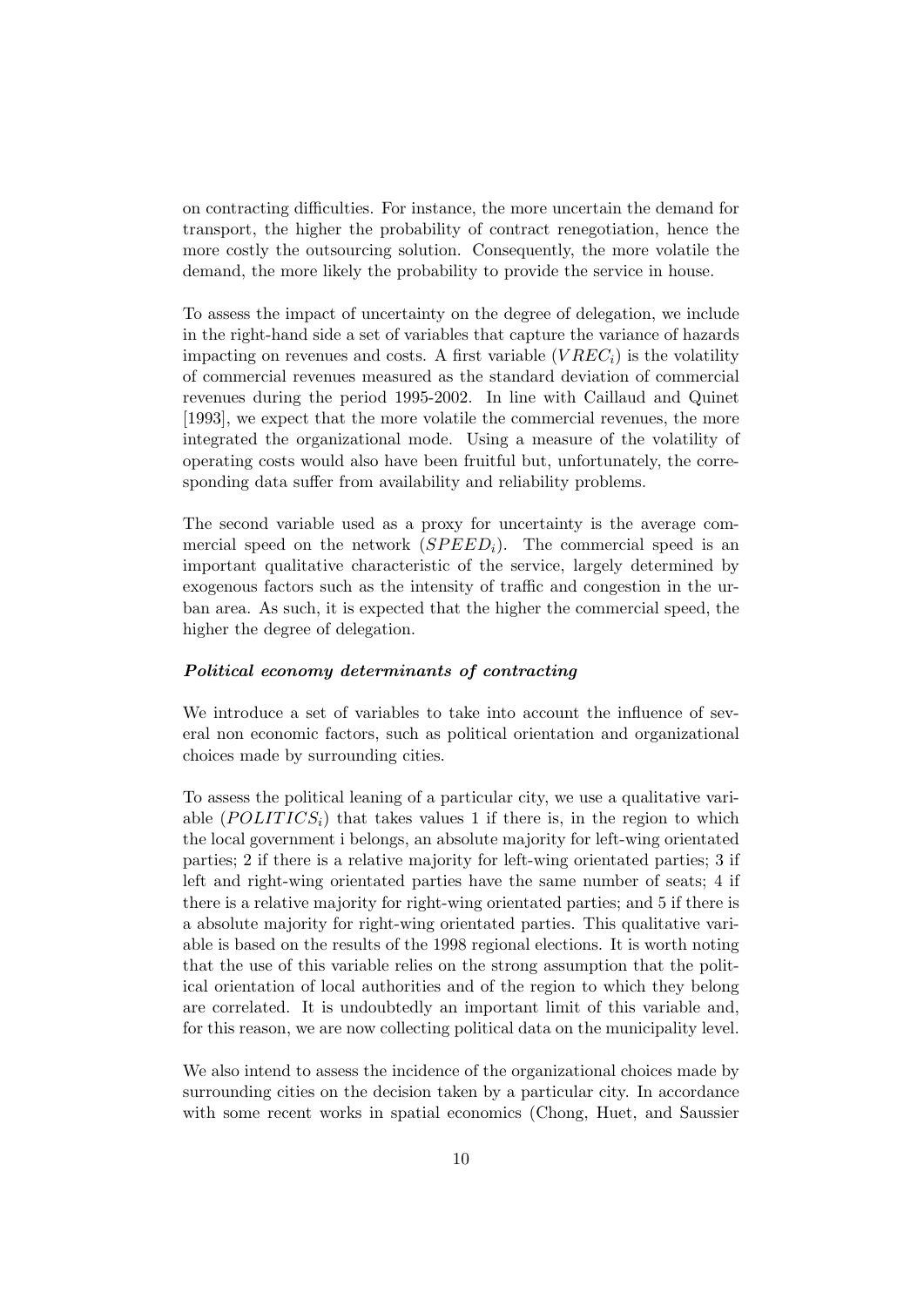

Figure 3: Geographical repartition of organizational modes in 2002

[2006], Plunket, Huet, and Saussier [2008]), we expect local authorities to be influenced by their neighbours' choices. To test this proposition, we introduce a variable  $DELEGREG_i$  which measures the proportion of networks managed by private operators in the same region (city i excluded). We expect this variable to have a positive impact on the degree of delegation. Figure 3 shows the geographical repartition of organizational modes in 2002. The darker the colour the less integrated the organization mode. Thus, the white areas refer to local authorities that chose direct administration of UPT services. The dark blue areas refer to local authorities that delegate the provision of UPT services. We can see that some regions are very rich in public management (e.g. Provence-Alpes-Cte d'Azur, the south east region), whereas, in some others, delegated management predominates  $(e, q.$  Bourgogne, the center region). This supports the intuition according to which the organisational choice made by a particular city is correlated with the choices made by its neighbours.

#### Legal status of local authorities

The various decentralization laws implemented in France since the 1970's have contributed to give local authorities more and more powers. To endorse their new and growing responsibilities, many municipalities have chosen to gather and jointly provide services. To go further in the analysis of institutional determinants of organizational choices, we distinguish between the various types of inter-cities arrangements. Indeed, we know that some inter-cities arrangements (SIVU, Syndicats mixtes) are ad hoc, that is were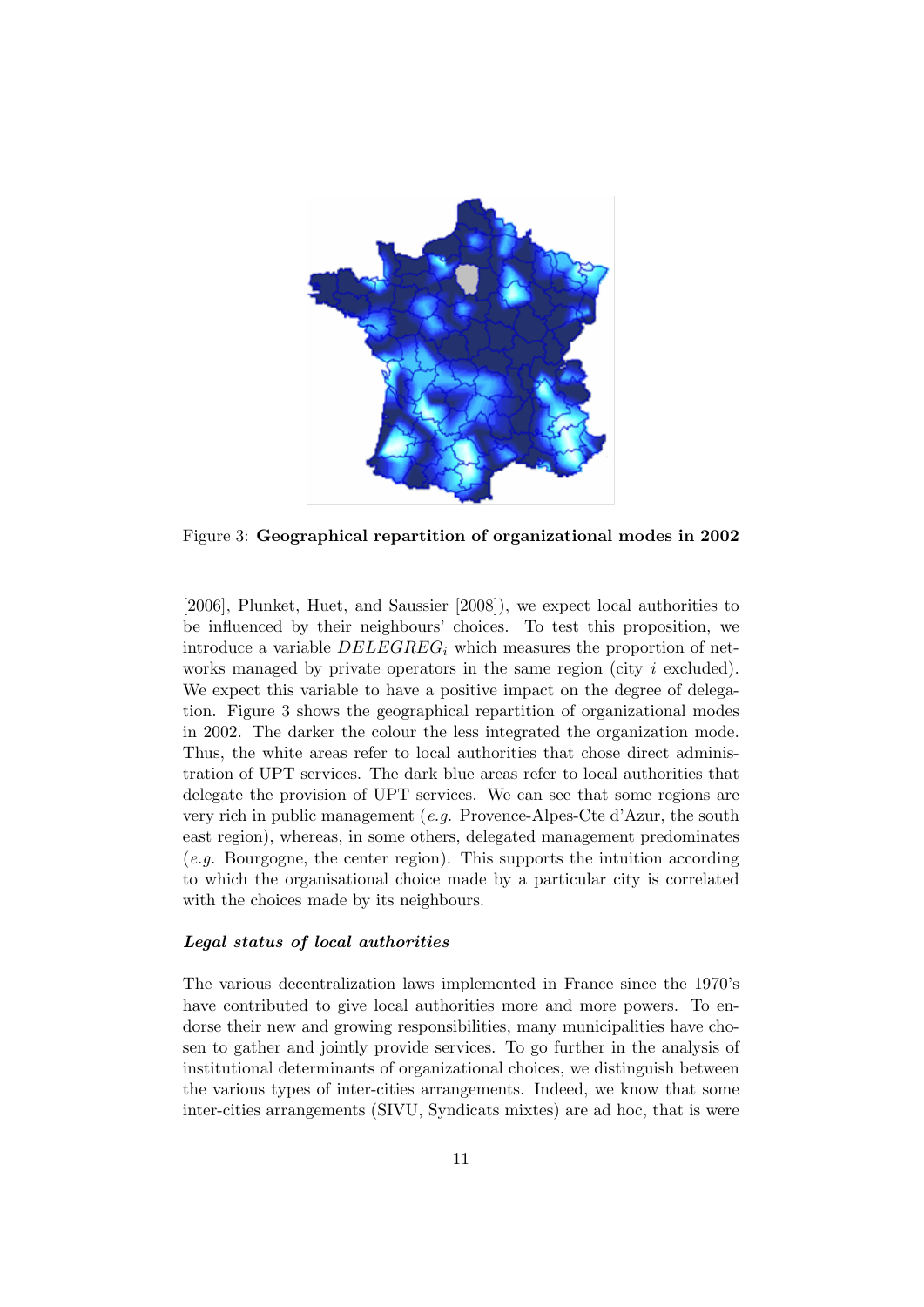created especially to ensure the operation of urban public transport services. On the other hand, other institutional arrangements (such as  $communaut\acute{e}s$ )  $de communes$  or communautés d'agglomérations) were originally created for other reasons than being able to finance and provide urban transport services and have therefore no specific competences as regard transport. Hence we created a variable  $ADHOC<sub>i</sub>$  that takes the value 1 if local government is is part of an inter-cities arrangement which was specifically designed to manage urban public transport service and 0 otherwise. We expect this variable to have a negative impact on the degree of delegation. The intuition behind this proposition is that local governments that are part of an inter-cities arrangement created specifically to coordinate urban public transport services are more likely to have a pro-active policy regarding transport, hence to provide the service in house.

Table 1 provides definitions of all variables used in the empirical model along with descriptive statistics.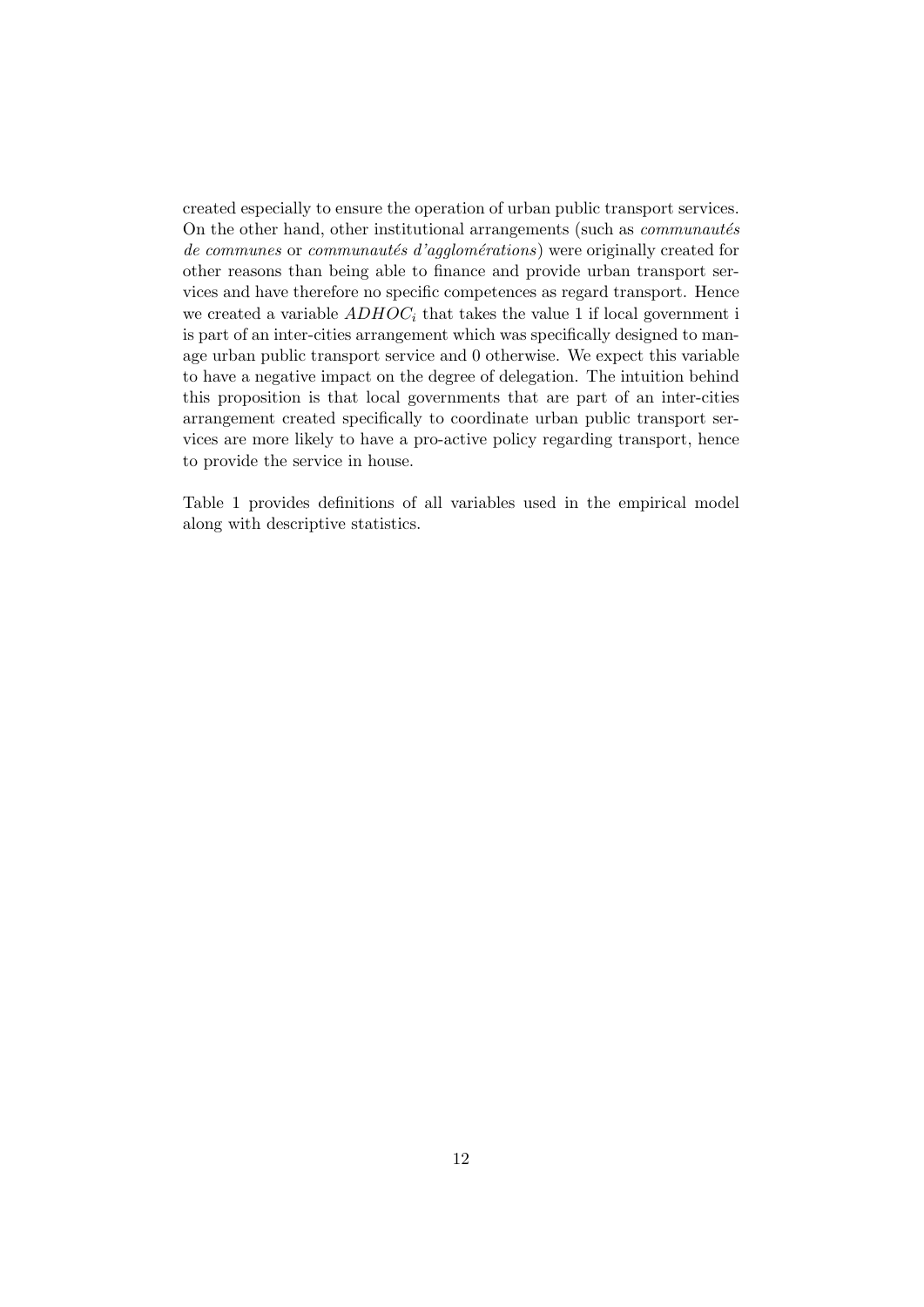| Variable           | <b>Definition</b>                                                                                                   | Obs. | Mean   | std.   | Min.           | Max.    |
|--------------------|---------------------------------------------------------------------------------------------------------------------|------|--------|--------|----------------|---------|
| DELEG <sub>i</sub> | Mode of organisation (1 if in house, 2 if semi-public firm, 3 if<br>xivate firm                                     | 159  | 2.58   | 0.69   |                |         |
| $DELEGREG_i$       | Proportion of networks managed by private operators in the<br>ame region (city <i>i</i> excluded)                   | 159  | 0.72   | 0.22   | 0.13           |         |
| POLITICS;          | Political orientation of city <i>i</i> (the bigger the variable the more<br>ight-wing orientated the city)          | 159  | 2.67   | 1.03   |                | S       |
| $SPEED_i$          | Average commercial speed on network i                                                                               | 151  | 16.44  | 2.61   | 11.40          | 30.00   |
| INTERCOMADHOC,     | Jummy taking the value 1 when the inter-cities arrangement is<br>ad hoc                                             | 159  | 0.28   | 0.45   |                |         |
| $POPSIZE1_i$       | Jummy taking the value 1 when the number inhabitants of the<br>ity $i$ is less than 50,000                          | 159  | 0.32   | 0.47   |                |         |
| $POPSIZE2_i$       | Jummy taking the value 1 when the number inhabitants of the<br>ity <i>i</i> is comprised between 50,000 and 100,000 | 159  | 0.30   | 0.46   | ⊂              |         |
| $POPSIZE3_i$       | Dummy taking the value 1 when the number inhabitants of the<br>ity $i$ is more than $100,000$                       | 159  | 0.40   | 0.49   | ⊂              |         |
| $NBCITIES_i$       | Number of cities governed by the local authority i                                                                  | 157  | 15.91  | 14.87  |                | 78      |
| VREC <sub>i</sub>  | standard deviation of commercial revenues during the period<br>$(995 - 2002 (100, 000))$                            | 159  | 10.47  | 59.97  | $1.7e-7$       | 677.77  |
| $MYREG_i$          | Average commercial revenues during the period 1995-2002<br>(10,000)                                                 | 159  | 0.41   | 0.98   | $0.4e-3$       | 8.90    |
| $SIE_i$            | ength of the network i in kilometres                                                                                | 143  | 204.90 | 200.46 | $\overline{0}$ | 1140.80 |
| HEAVYMODES;        | Jummy taking the value 1 when the network i includes a mass<br>ransit system                                        | 159  | 0.08   | 0.27   |                |         |

| -<br>-<br>-<br>֡֡֡֡֡ |  |
|----------------------|--|
| nt nur<br>i          |  |
|                      |  |
|                      |  |
| ر<br>ر               |  |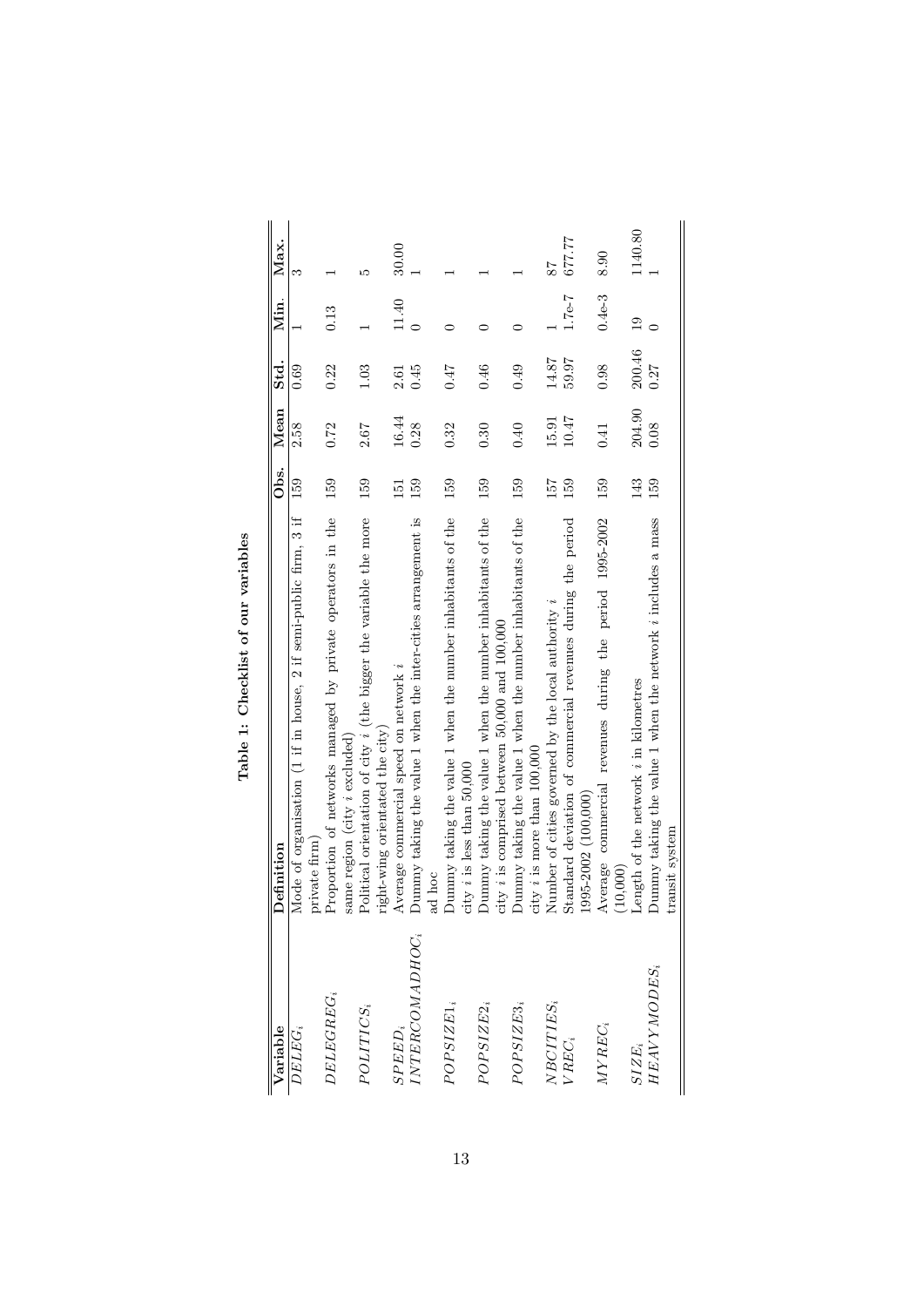|    | )<br> }<br>                                                                                                                                                                                                                                    |
|----|------------------------------------------------------------------------------------------------------------------------------------------------------------------------------------------------------------------------------------------------|
|    | )<br>)<br>i<br>J                                                                                                                                                                                                                               |
|    | THIRD SA POCTOCOLO CON CIRCIPALIS (THANGELIST IN THE SAN CHANGELIST) – COLLECTIVE IN THE COLLECTIVE IN THE COLLECTIVE IN THE COLLECTIVE IN THE COLLECTIVE IN THE COLLECTIVE IN THE COLLECTIVE IN THE COLLECTIVE IN THE COLLECT<br>・・・ フィン・フィンス |
|    |                                                                                                                                                                                                                                                |
|    |                                                                                                                                                                                                                                                |
|    | <br> <br> <br> <br> <br>                                                                                                                                                                                                                       |
|    |                                                                                                                                                                                                                                                |
|    | :<br>(                                                                                                                                                                                                                                         |
|    | ;<br>;                                                                                                                                                                                                                                         |
|    |                                                                                                                                                                                                                                                |
|    |                                                                                                                                                                                                                                                |
|    | )<br>)<br>)<br>j                                                                                                                                                                                                                               |
|    | ؟<br>م                                                                                                                                                                                                                                         |
|    | icuouo:<br>ı<br>I                                                                                                                                                                                                                              |
| ׇ֠ | Ī                                                                                                                                                                                                                                              |
| Ì  | ٢,<br>)                                                                                                                                                                                                                                        |

Table 2 reports results of our estimations. Table 2 reports results of our estimations.

| Probit | DELEG(9)                     |                 |           |            | $-0.028**$      | $-0.416$   | $-0.000$    |            | $-0.128**$        | $-0.151***$         | $1.942***$      | 0.174           | 0.312                      | $195.30*$     | $0.018***$    | $-97.84$         | 25.17             | 0.114       | 0.005                 | 137 |
|--------|------------------------------|-----------------|-----------|------------|-----------------|------------|-------------|------------|-------------------|---------------------|-----------------|-----------------|----------------------------|---------------|---------------|------------------|-------------------|-------------|-----------------------|-----|
| Probit | DELLEG(8)                    |                 |           |            | $-0.016**$      | $-0.247$   | $-0.0002$   |            | $-0.075*$         | $0.084***$          |                 | $0.181**$       | 0.210                      | 93.29**       | $0.011**$     | $-100.75$        | 19.34             | 0.087       | 0.022                 | 137 |
| Probit | DELEG(7)                     |                 |           |            | $-0.018**$      | $-0.121$   | $-0.0000$   |            | $-0.072*$         | $-0.076***$         | $1.307***$      |                 | 0.239                      | $97.67*$      | $0.013***$    | $-98.73$         | 23.38             | 0.105       | 0.005                 | 137 |
| Probit | DELLEG(6)                    | $0.644**$       | $0.524**$ |            | $-0.017***$     |            | 0.0008      | $0.011**$  | $-0.086**$        | $-0.076**$          |                 | $0.191**$       | $-0.267$                   |               |               | $-101.13$        | 18.59             | 0.084       | 0.029                 | 137 |
| Probit | $\overline{\text{DELEG}(5)}$ | $0.672**$       | $0.543**$ |            | $-0.019***$     |            | $-0.0006$   | $0.010**$  | $*80.079**$       | $-0.068*$           | $1.425***$      |                 | 0.292                      |               |               | $-98.58$         | 23.68             | 0.107       | 0.005                 | 137 |
| Probit | DELEG <sup>(4)</sup>         | $-0.132$        |           | $-0.516**$ | $-0.017**$      |            | $-0.0008$   | $0.011***$ | $-0.086**$        | $-0.076**$          |                 | $0.190**$       | $-0.272$                   |               |               | $-101.20$        | 18.44             | 0.083       | 0.030                 | 137 |
| Probit | DELEG(3)                     | $-0.142$        |           | $-0.536**$ | $-0.019***$     |            | 0.0006      | $0.010*$   | $**820.0$         | $-0.068*$           | $1.424***$      |                 | $-0.298$                   |               |               | $-98.66$         | 23.53             | 0.107       | 0.005                 | 137 |
| Probit | EG(2)<br>DEI                 | 0.185           |           | $-0.448*$  | 0.010           |            |             | $0.010**$  | $-0.073**$        | $380***$<br>o.<br>P |                 | $0.209***$      | 0.084                      |               |               | 13.77            | 16.07             | 0.066       | 0.041                 | 149 |
| Probit | DELEG(1)                     | $-0.184$        |           | $-0.479**$ | $-0.012*$       |            |             | $0.009**$  | $-0.068**$        | $-0.068**$          | $1.148***$      |                 | $-0.048$                   |               |               | $-112.65$        | 18.32             | 0.075       | 0.019                 | 149 |
|        |                              | <b>POPSIZE1</b> | POPSIZE2  | POPSIZE3   | <b>NBCITIES</b> | HEAVYMODES | <b>SIZE</b> | VREC       | $\overline{OHAN}$ | <b>SPEED</b>        | <b>DELEGREG</b> | <b>POLITICS</b> | <i><b>OHANOORTAINI</b></i> | VREC*POPSIZE1 | VREC*POPSIZE3 | $I$ $ p \circ T$ | $LR{\chi}^2(K-1)$ | $PseudoR^2$ | $Proof \times \chi^2$ |     |

Table 2: Determinants of organizational choices

⊢.

 $d_{*_{L}}$  $\prec$  0.15; \*\**p*  $\prec 0.10;$  \*\*\* $p$  $\leq$  0.05.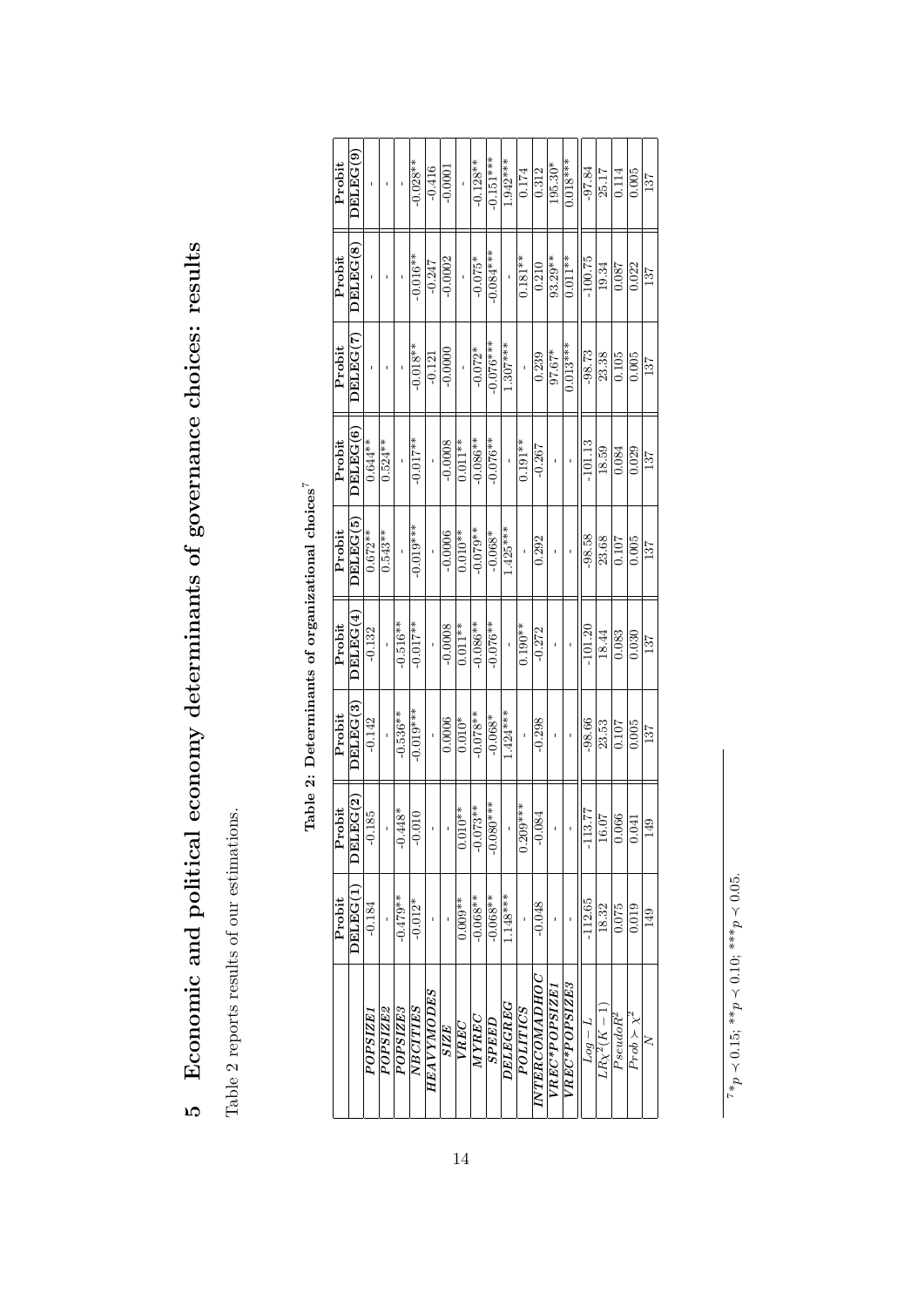### Impact of complexity and physical characteristics of the network

Consistently with our predictions, city size appears as a significant determinant of the organizational choices made by local governments. Models 1 to 4 indicate that large cities (*i.e.* with more than  $100,000$  inhabitants) are less likely to outsource the provision of urban transport services than medium size cities (the omitted case). The coefficient associated to the variable  $POPSIZE3$  is indeed negative and significantly different from zero. On the contrary,  $POPSIZE1$  does not appear as a significant determinant in these models. However, models 5 and 6 reveal that medium size cities (*i.e.* with a population comprised between  $50,000$  and  $100,000$ inhabitants) and small cities (*i.e.* with less than  $50,000$  inhabitants) outsource more than large cities (the omitted case in these models). Moreover, medium size cities tend to delegate less than small ones. This might be due to the fact that medium size cities have more abilities to supply the service themselves because they might have the necessary human resources in house.

We also find a significant negative correlation between the probability to outsource and NBCITIES. This is consistent with the view that local governments monitoring several cities might face more contracting difficulties if they decide to delegate the provision of the service. Hence the higher the number of cities served in the transport area, the lower the probability to delegate service provision.

At last, our proposition regarding the impact of the variety of transport modes is not corroborated as  $HEAVY MODE$  does not appear as a significant explanatory variable.

#### Impact of uncertainty

In all models,  $VREC$  has a positive impact on the probability to outsource and the coefficient is statistically significant. Our proposition regarding the impact of demand uncertainty is therefore not corroborated. This might be due to the fact that in presence of a high level of uncertainty, local governments might prefer to transfer commercial risks to private companies operating on several different networks and hence able to mutualize these risks. Moreover, these firms might have more technical competencies to forecast traffic variation.

To assess whether uncertainty has a differentiated impact depending on the city size, we introduce in models 7 and 8 the crossed variables  $VREC*POPSIZE1$  and  $VREC*POPSIZE3$ . Results of our estimates indicate that these variables are significant determinants of the probability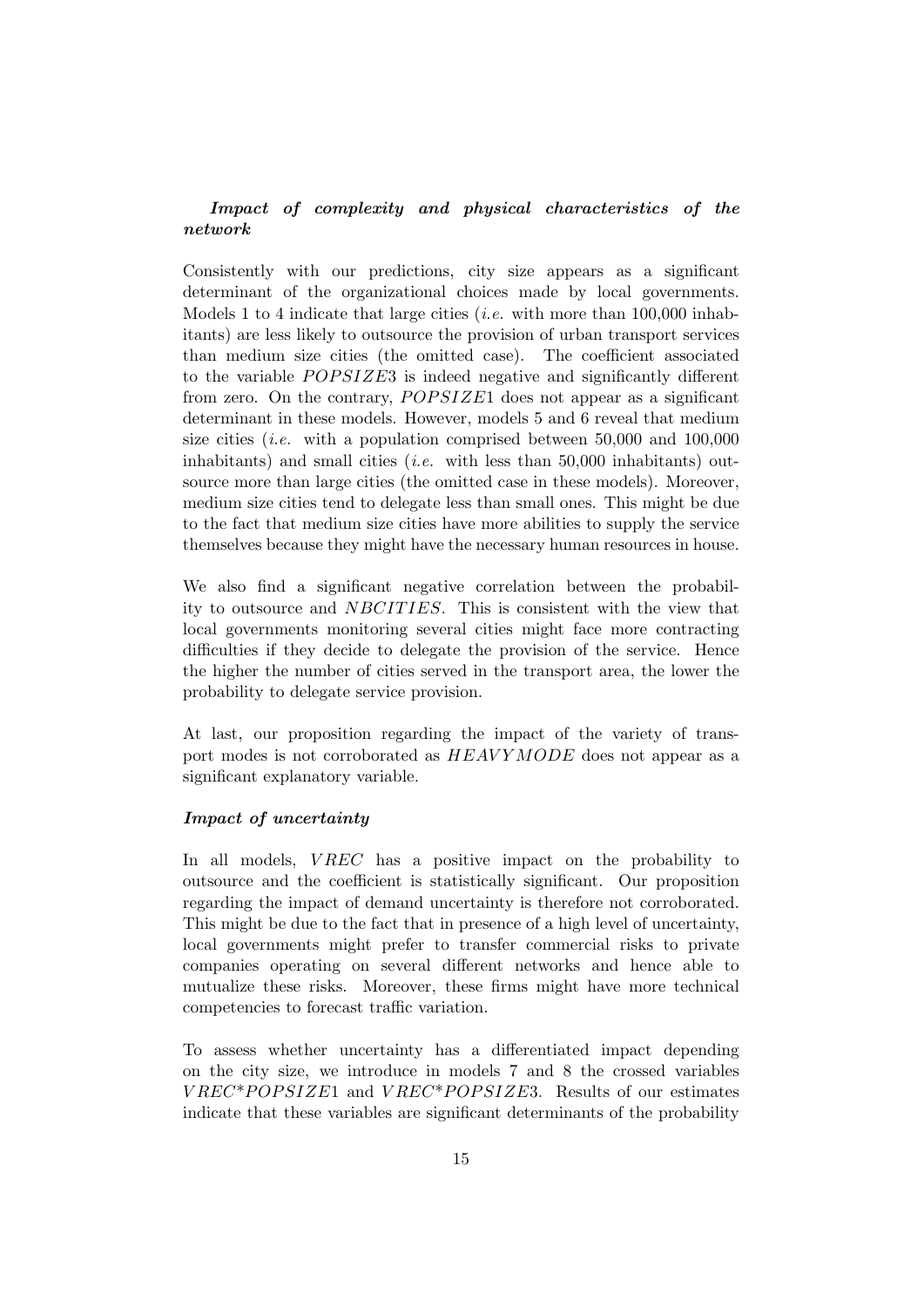of outsourcing. More precisely, the smaller the city and the higher the level of uncertainty, the higher the probability of outsourcing. In other words, small cities are even more sensitive to uncertainty than medium and large size ones (the coefficient of  $VREC^*POPSIZE1$  is much bigger than the coefficient of  $VREC*POPSIZE3$ ).

As opposed to our predictions, SPEED has a significant negative impact on the probability of outsourcing. This might be due to the fact that high commercial speed is the result of a proactive transport policy implemented by local governments. Such local governments who develop a policy to improve commercial speed might also be those who prefer and are able to provide the service directly.

#### Impact of political and institutional constraints

Consistently with our proposition and with results obtained in other studies (Plunket, Huet, and Saussier [2008]), the fact that neighboring cities outsource the provision of transport services (DELEGREG) has a significant and positive impact on the choice to delegate. This result might not only reveal mimetic behaviors but also rational decisions. Indeed, one can easily imagine that local governments that choose to delegate like their neighbors take this decision to benefit from their experience as regard for instance the organization of tenders or the monitoring of contracts.

Moreover, in the models where POLITICS is introduced alone, this variable has a positive impact on the probability to delegate, consistently with what appears in other studies taking into account such political economy variables. Cities located in left-wing orientated areas tend to provide the service in-house whereas cities located in right-wing orientated areas are more likely to outsource to private operators. However in model 9, where POLITICS and DELEGREG are introduced together as explanatory variables,  $POLITICS$  is no longer significant. This might be due to colinearity problems between these variables (see correlation matrix in the appendix).

At last, the variable *INTERCOMADHOC*, that was introduced to capture the impact of the form of governance of local governments, is not a significant determinant of the likelihood of outsourcing. This might indicate that the form of governance of local authorities does not influence the organizational choices regarding public services provision.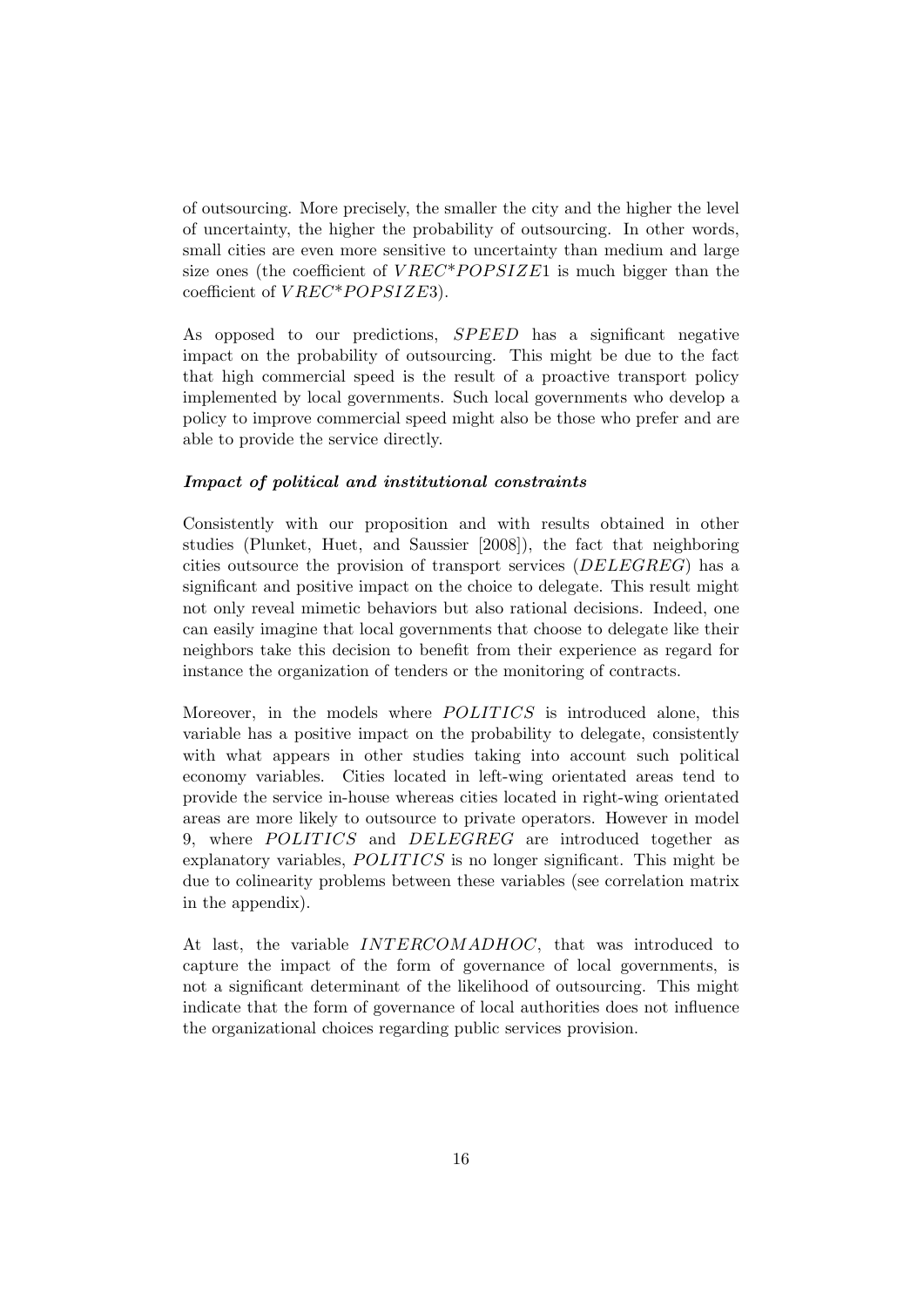## 6 Conclusions

Our objective is this paper was to explore a question that is central in industrial organization: what determines the choice of a specific mode of organization of public services provision? Although this issue has generated many theoretical developments especially in an incomplete contract perspective, few empirical studies have analyzed the trade-off among different governance modes in provision of public utilities. Additionally, to our knowledge, this issue has never been addressed for the urban public transport sector.

To explore what drives the decision to make or buy public services, we concentrated on the French local urban public transport sector and used a detailed set of data covering 159 cities over the period 1995-2002. Although this is still an exploratory paper, our initial econometric results are very encouraging. Indeed in a sector in which most interpretations of the organizational decisions made by local governments rely heavily on political factors, we show that there are rooms for economic explanations. Our estimates clearly indicate that when deciding whether to provide the service in house or to contract out local authorities take into account economic efficiency considerations. More precisely, we provide evidence that cities where outsourcing is likely to induce high contracting costs  $(e.g.$ because the service is hard to specify or because demand is uncertain) tend to provide the service directly that is through a public bureau. Political and institutional considerations are however not absent from local governments' decisions. Our estimates indeed also reveal that the political orientation of cities as well as the organizational modes chosen by neighboring cities are key determinants of the decision to make or buy.

## References

- Bennett, John, and Elisabetta Iossa. 2002. Building and managing facilities for public services. Journal of Public Economics 90:2143–2160.
- Besley, Timothy, and Maitreesh Ghatak. 2001. Government versus private ownership of public goods. The Quarterly Journal of Economics 116(4): 1343–1372.
- Boycko, Maxim, Andrei Shleifer, and Robert W. Vishny. 1996. A theory of privatization. Economic Journal 106(435):309–319.
- Caillaud, Bernard, and Emile Quinet. 1993. Analyse du caractre incitatif des contrats de transport urbain. Working Paper CERAS.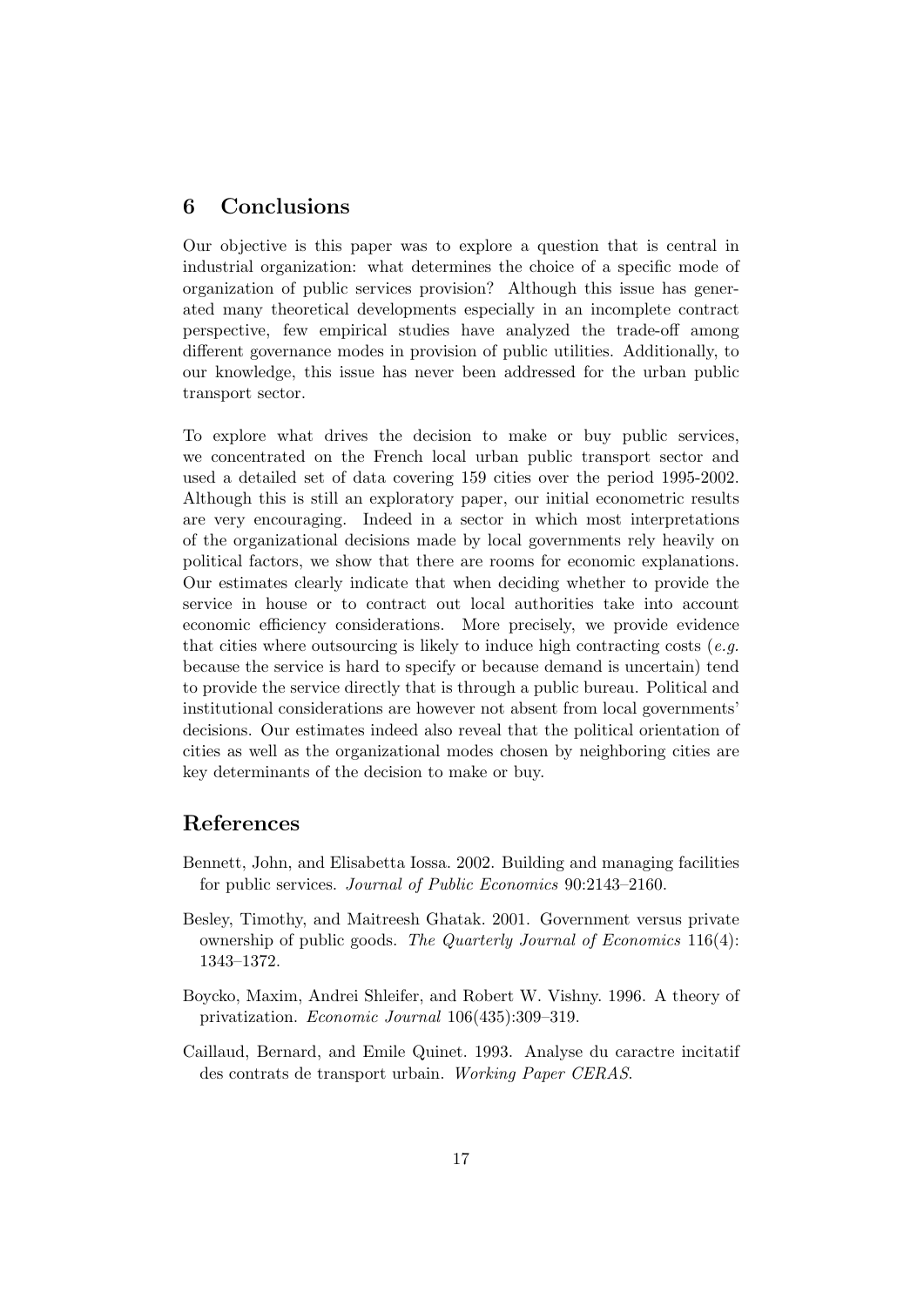- Chong, Eshien, Freddy Huet, and Stéphane Saussier. 2006. Auctions, ex post competition and prices: The efficiency of Public-Private Partnership. Annals of Public and Cooperative Economics 77(4):517–549.
- Coase, Ronald H. 1937. The nature of the firm. Economica.
- Gagnepain, Philippe, and Marc Ivaldi. 2002. Incentive regulatory policies: The case of public transit systems in france. Rand Journal of Economics 33:605–629.
- Garrouste, Pierre, and Stéphane Saussier. 2005. Looking for a theory of the firm: Future challenges. Journal of Economic Behavior and Organization 58(2):178–199.
- GART. 2007. L'année 2006 des transports urbains. Paris.
- Gibbons, Robert. 2005. Four formal (izable) theories of the firm? *Journal* of Economic Behavior and Organization 58:200–245.
- Grossman, Sanford J., and Oliver Hart. 1986. The cost and benefits of ownership: A theory of vertical and lateral intégration. Journal of Political Economy 94(4):691–719.
- Grout, Paul A. 1997. The economics of the private finance initiatives. Oxford Review of Economic Policy 13:53–66.
- Hart, Oliver. 2003. Incomplete contracts and public ownership: Remarks, and an application to Public Private Partnerships. Economic Journal 113(485):C69–C76.
- Hart, Oliver, and John Moore. 1988. Incomplete contracts and renegotiation. Econometrica 56(4):755–785.
- Hart, Oliver, Andrei Shleifer, and Robert W. Vishny. 1997. The proper scope of government: Theory and an application to prisons. Quarterly Journal of Economics 112(4):1127–1161.
- Levin, Jonathan, and Steven Tadelis. 2007. Contracting for government services: Theory and evidence from U.S. cities. NBER Working Paper (3350).
- Ménard, Claude, and Stéphane Saussier. 2002. Contractual choice and performance: The case of water supply in France. In The Economics of Contracts: Theory and Applications, ed. Eric Brousseau and Jean-Michel Glachant, 440–462. Cambridge, UK: Cambridge University Press.
- Plunket, Anne, Freddy Huet, and Stéphane Saussier. 2008. La dimension spatiale dans le choix des collectivités de déléguer leurs services publics: